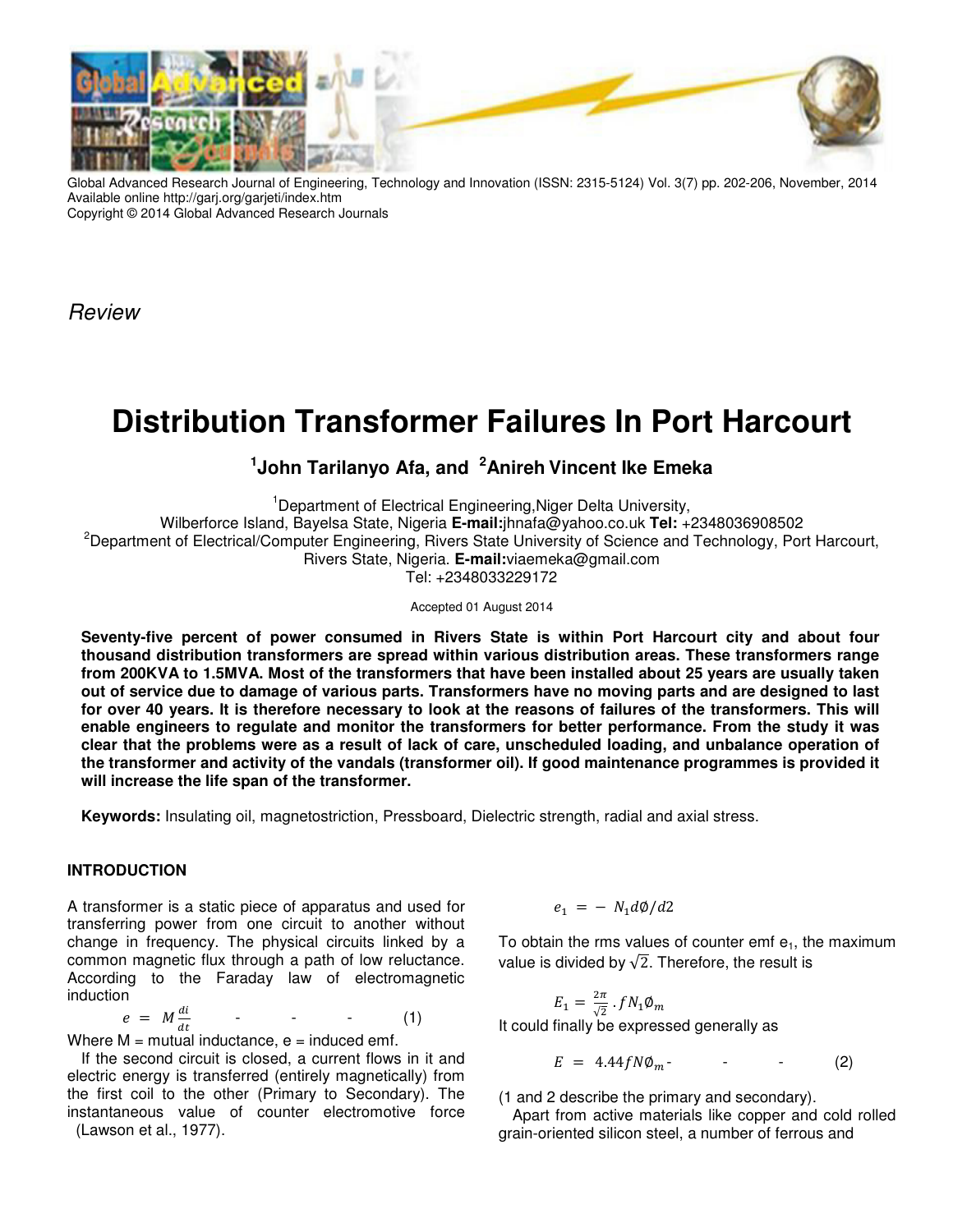nonferrous insulating materials are employed for building up of a transformer. Optimum utilization of all materials in consonance with their electrical, mechanical, physical, chemical and thermal characteristics is necessary for obtaining a compact size and efficient transformer operation (Sokolov and Vanin, 1974). These characteristics of transformer are given in table 1.

These characteristics determine the life of the solid and liquid insulations. In fact the life of the transformer is actually the life of the internal insulation system.

Another area of consideration is the electromagnetic forces in power transformer. The most sever mechanical stress occurs in a transformer when it is subject to a sudden short circuit.

Since the current flowing through the windings at that time is enormous, the forces generated are also enormous (Oommen and Lindgren, 2001 ; IEEE, 2007 ; Cigre, 2009).

Two main forces vectors are the radial force and the axial force.

Radial forces are those that act in the radial direction and are generated by the interaction of the current and the axial component of the leakage flux density. They tend to sequeeze the inner winding and burst the outer winding. The simple formula for radial force could be derived from the basic formula.

 $f = \bar{\iota} \times \bar{B} \times \bar{\iota}$ 

The average radial force is

$$
F_r = \frac{1}{2u_0} \times \frac{(NI)^2}{l} \times \pi D_m N \quad \text{---} \quad (3)
$$

The maximum force per turn will occur at the inner-turn of inner most layer of the outer winding and the outer turn of the inner winding and is

 $f_m = 2fr/N$  $(4)$ 

Axial forces are those that act in the axial direction and are generated by the interaction of the current and the radial component of the leakage flux density.

The electromagnetic forces arising due to a short circuit are oscillatory in nature and act on an electric system immersed in oil and consisting of winding conductors, insulation components and clamping structures.

Attempts have been made to obtain empirical equations for the effective length of path of the radial leakage flux. The simplest of all these approaches is that of waters (Oommen and Lindgren, 2001). Considering that there is an unbalance of Ampere-turns (NI), the mean radial flux density  $(B_r)$  and is given by

$$
B_r = \frac{u_0}{2} \cdot a \cdot \frac{NI}{l_{eff}} \qquad \qquad \qquad (5)
$$

The axial force on the winding  $f_a$  is

$$
f_a = \frac{\mu_0}{2} \cdot a \cdot (NI)^2 \frac{\pi D_m}{l_{eff}} \; Newton \; \; \cdots \; \; (6)
$$

A short circuit can result in severe radial and axial forces which can damage the insulation integrity. Axial forces are controlled by the proper preloading of the transformer coil during manufacture. The windings are

preloaded to a pressure which is at least as high as the maximum calculated axial short circuit force. As long as the transformer clamping system maintains pre-load pressure the winding will remain tight during a short circuit event and should therefore not sustain any damage due to movement of the conductors (Kers, 2011), (Griffin, 1996).

Any change in the thickness of the materials in the winding and associated end insulation will change the pressure on the winding. The thickness of the conductor material will not change except for the thermal expansion and contraction during load cycles. The cellulose insulation material, being organic will change in thickness and elasticity over time resulting from the effect of moisture, temperature and aging (Kers, 2011), (Jalah and Abdallah, 2011)

It is known that materials which are purely elastic according to Hooke's Law bear a relationship between compression in materials and the pressure. This can be defined by the Modulus of Elasticity as

 $E = (\rho \times L)/\Delta L$  --------- (7) Where  $E =$  modulus of elasticity (N/mm<sup>2</sup>)  $\rho$  = pressure (N/mm<sup>2</sup>)  $L =$  thickness of the material – mm  $\Delta L$  = change in thickness of material –

mm

## **Electrical and Environmental Factors**

It can be seen that insulation suffers mainly from processes caused by environmental factors such as thermal degradation, oxygen in oil, and moisture in the oil.

Moisture consist of free water that exist in three states

When the oil temperature changes several other parameters change as well. If temperature increases, there is an increasing number of water molecules that can dissolve in the oil before saturation occurs.

Besides that, the viscosity decreases and the conductivity of transformer oil increases.

The degradation of transformer paper has besides electrical stressing many other causes. Other degradation factors are temperature, oxygen, acids and contamination. Due to these factors, the state of the paper changes (Du et al., 2011).

In transformer insulation, moisture exists in the capillaries of cellulose. The conductivity of paper changes as the moisture content increases. This change in conductivity subsequently increases its tan $\delta$  (Du et al., 2011), (Doble, 1946) There is a balance between the moisture in the paper and the moisture in the oil. Moisture can dissolve better in hot oil than in cold oil. Combined with the hot conductors in a transformer, this will drain the moisture out of the paper into the oil. When the transformer cools down again moisture will go back from the oil into the paper. This is in fact a temperature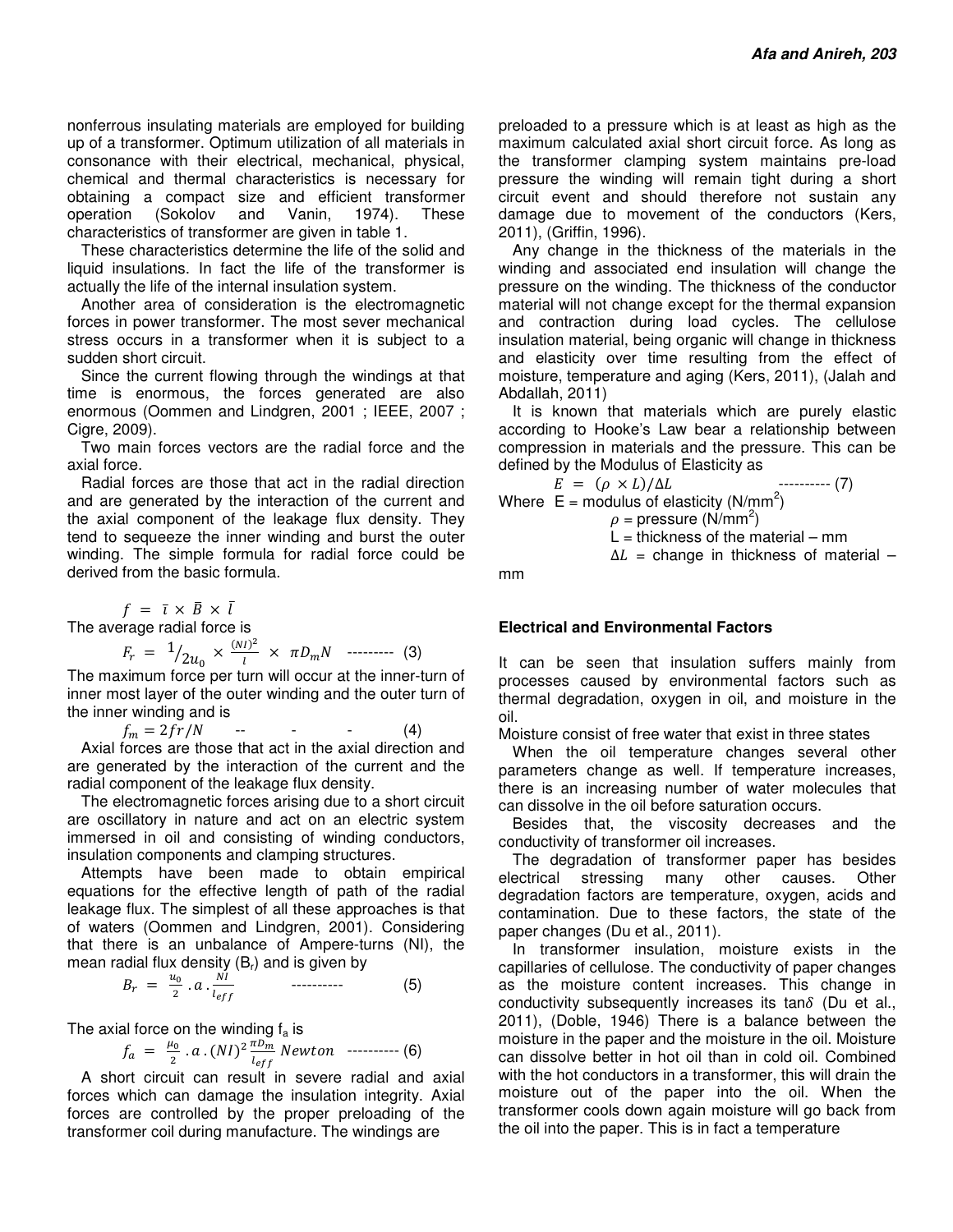Table 1

| Electrical                 | Mechanical           | Physical                  | Chemical            |
|----------------------------|----------------------|---------------------------|---------------------|
|                            |                      |                           |                     |
| Electric<br>strength<br>❖  | Tensile strength     | Substance $g.m^2$         | Mineral Ash         |
| (Breakdown volt)           |                      |                           |                     |
| Dissipation factor of<br>❖ |                      |                           |                     |
| unimpregnated paper        | Enlongation at break | Moisture content          |                     |
| at $105^{\circ}$ C         | $\%$                 |                           | Conductivity of 5%  |
| Conducting paths<br>❖      |                      |                           | aqueous extract     |
|                            |                      |                           |                     |
|                            |                      |                           |                     |
|                            |                      | Water absorption          | pH value            |
|                            | tearing<br>Internal  |                           |                     |
|                            | resistance           |                           |                     |
|                            |                      | Air permeability          |                     |
|                            | Heat stability       |                           | chloride content of |
|                            |                      | Oil absorption            | aqueous extract     |
|                            |                      | Density g/cm <sup>3</sup> | conductivity<br>0f  |
|                            |                      |                           | organic extract     |
|                            |                      |                           |                     |

dependent equilibrium reaction. Absorption of moisture by the paper does not occur in an equal measure and as such the moisture will diffuse in the oil, thus lowering the concentration gradient.

The water solubility for oil can be expressed in Arrhenius form as

 $log r_s = A - \frac{B}{\tau}$ - ---------- (8) Where,  $r_s$  is the saturation solubility of water in oil in ppm a

 $\tau$  is the temperature in Kelvin

A and B are different coefficients

Insulating oil undergo oxidative degradation in presence of oxygen to give a number of oxidation products. The final products of oxidation are acidic materials that can affect the characteristics of insulating fluid as well as damage the components of electrical unit. The high temperature in due course causes the fluid to oxidize and ultimately produce sludge and soluble acid in sufficient quantity to impart its heat transfer and dielectric efficiency (Waters, M.), (Roth, 1936).

Sludge formation is the terminal stage of the determination process.

## **Common Faults Of Transformers In Port Harcourt District**

These common faults are put in the following categories:

- $\div$  Damage to winding (HT or LT or both)<br>  $\div$  Failure of winding insulations
- ❖ Failure of winding insulations<br>❖ Ingress of moisture or water
- $\begin{array}{cc}\n\text{\textbullet} & \text{Ingress of moisture or water} \\
\text{\textbullet} & \text{Loss of phase}\n\end{array}$
- Loss of phase
- Low voltage on a phase or all the phases
- Drying up of oil or leakage of oil

These faults were identified as faults due to external or internal causes or both. More than fifty (50) percent of the existing transformers are as old as twenty-five years or more. Presently, several distribution transformers were installed to reduce the load on the existing ones and to take care of the incoming load. This is a welcome development but it was identified that the causes of failure was contributed by relatively lack of proper maintenance or neglect. The other factors were excess overloading and short circuits within and near the transformer.

In overloading the temperature rises due to the resistive losses  $(I^2R)$ , stray, and eddy current losses. The increasing temperature greatly influences the properties of the insulation and the oil surrounding it. The heating up of the oil have consequences for multiple parameters:

- ❖ Moisture goes from the paper to the oil<br>❖ Increasing solubility
- Increasing solubility
- $\div$  Increasing conductivity
- Decreasing viscosity of oil

Due to the heating, the decreasing moisture level of the paper and the increasing moisture level of the oil cause the following:

- (i) Increase tan $\delta$  of oil
- (ii) Decrease breakdown strength of the oil
- (iii) Increasing breakdown strength of the paper.

In short circuit condition whether external or internal, depending on the severity of the short circuit and the effectiveness of the protective devices may cause damage to the transformer winding. Also in certain cases, it may cause electrodynamic vibrations which may results to lose ends.

The electromagnetic forces arising due to a short circuit are oscillatory in nature and act on winding conductors, insulation components and clamping structures. Such forces dynamically transmitted to various parts such as conductors, and supports, press plate and clamps.

Failures due to these forces (axial and radial) could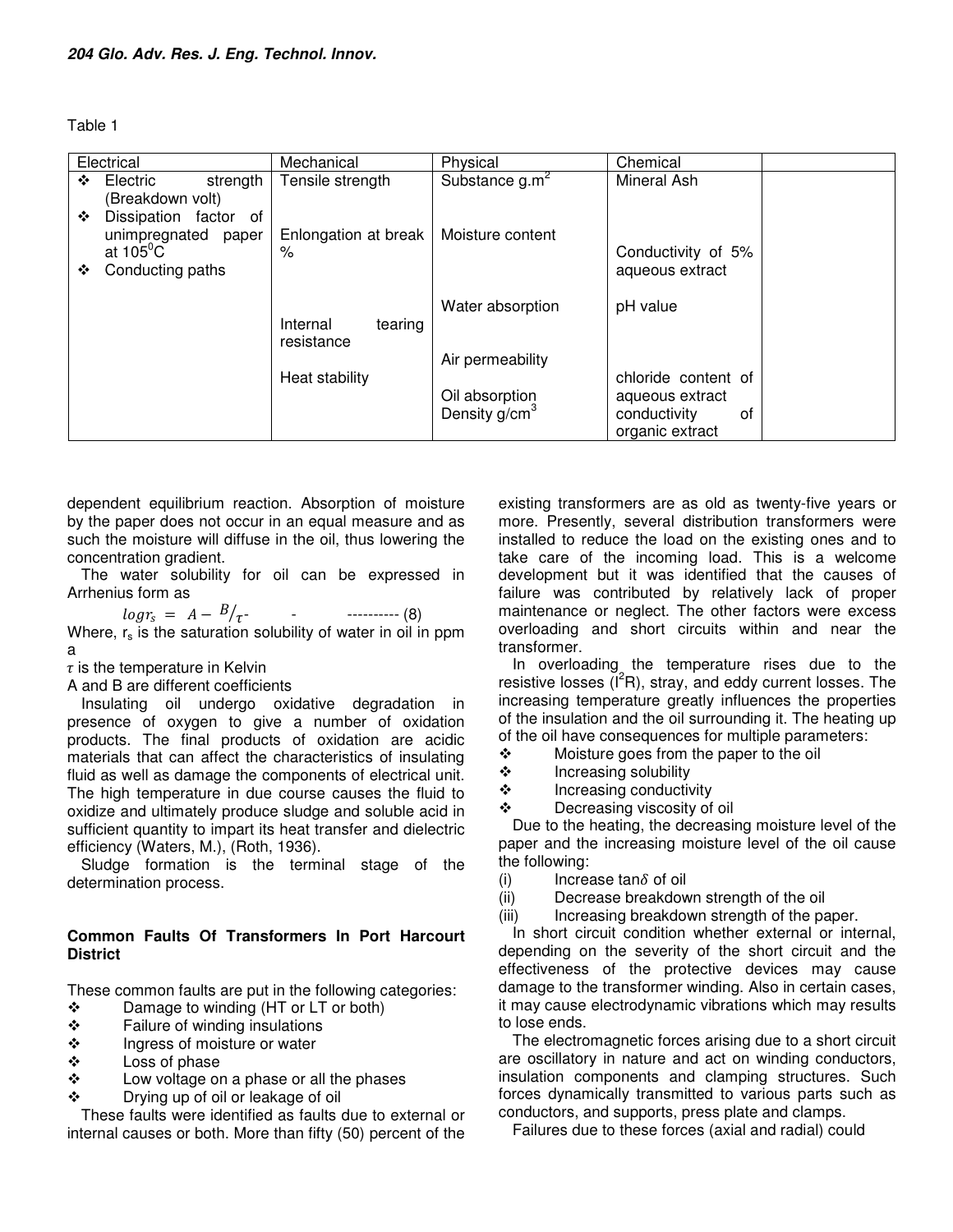cause loss of a phase(s).

Ingress of moisture or water to the transformer is a regular occurrence in most transformers in the district. This is due to weather condition and the Algae growth on insulating rubbers gasket, bushing and the external contacts. The ingress of moisture, combined with high temperature in the paper insulation reduces the dielectric strength of both the cellulose materials and transformer oil. Excessive moisture in the insulation causes partial discharges within the moisture-soaked cellulose paper reducing its effective life.

Drying of oil is a clear indication of lack of care or it may be as a result of theft but such act is possible to cause a transformer life to be shortened. Several experiments have be done regarding mixing of oils. The results indicate that the oil of two different sources though conforming to the same standards should not be mixed as the sludging properties of the oil are considerably affected by mixing. Another pit fall is the opening of the winding to air as it absorbs moisture from the air. This is possible even with oil opened to the air. The dielectric strength of oil is appreciably diminished by even minor quantities of solid impurities and dirt present in the oil. Therefore proper storage facility as well as care is needed in handling the transformer, oil and other accessories.

#### **CONCLUSION**

Due to the climatic conditions of the Niger Delta the life of a transformer could be reduced if proper maintenance programme is not adopted. Normally, the causes of damage transformers could be any one of the following – surge voltage, heavy leakage of oil loose connection, ingress of moisture by loose gasket or non replacement of silica gel, poor earthing, overloading, LT. line faults, inadequate protections against overload, short circuit and lightning.

Failure of transformer can also take place if proper care has not been taken during its erection. While receiving the transformer unloading, storing and assembling, the instructions of the manufacturer should be followed strictly. If the transformer is received with oil inside, all care as if the transformer is in service, is required with nitrogen gas. A strict watch is required on maintenance of pressure and purity of gas, all the time the transformer is stored. The auxiliary equipment such as radiators, conservator, piping explosion vent are to be stored with proper care.

If the erection and commissioning is done properly, maintenance is required on the transformer to judge the performance in service. It consists of regular inspection, testing and reconditioning whenever necessary.

#### **RECOMMENDATIONS**

◆ Oil level should be checked at frequent intervals and if necessary conservator should be topped up. Dielectric strength does not give a true indication of the correct condition of the oil, it is therefore necessary to carry out the required chemical test.

 $\div$  The inside of the conservator should be cleaned periodically. A detachable end plate is provided to facilitate cleaning on all power transformers. Oil indicator glass should be kept clean and its holes at top and bottom be kept cleaned so that oil level is clearly and correctly visible.

\* Breather should be inspected frequently especially in this environment that temperature and humidity changes considerably, as transformer is subjected to fluctuating load. The oil level in the oil seal must be maintained at the level marked in the cap.

 The diaphragms fitted at the exposed end and inner end of the explosion vent should be inspected frequently and replace if damaged. Failure to replace the outer diaphragm quickly will allow ingress of moisture to the oil.

 Porcelain insulators and connectors should be cleaned at convenient intervals and minutely examined for any cracks or other defects.

There should be regular yearly maintenance.

#### **REFERENCES**

- Lawson WG, Simmons MA, Gale PS (1977). "Thermal Ageing of Cellulose paper Insulation" IEEE Transaction on Electrical Insulation Vol.EL1-12 1977.
- Sokolov V, Vanin B (1974). "Inservice Assessment of water content in Power Transformer" Proceedings of the 62 Annual International Conference of Doble Clients 1974.
- Oommen TV, Lindgren SR (2001). "Bubble evolution from Transformer overload IEEE 2001
- IEEE (2007). Guide for Loading Mineral Oil Immersed Transformer, 579119 95 ed, New York United States of America 2007.
- Cigre (2009). "Ageing of Cellulose in mineral oil Insulated Transformers" 2009.
- Kers JWB (2011). The Effect of Temperature Cycling and Transients on the Dielectric properties of Transformer impregnated Insulation. MSc Thesis, High Voltage Technology and asset Management. "Delft University of Technology", 2011.
- Griffin PJ (1996).: Water in Transformer-so what! National Grid Monitoring Conference, 1996.
- Jalah M, Abdallah (2011). Investigating the Transformer Operation Conditions for Evaluating the Dielectric Response: World Academy of Science, Engineering and Technology, 51, pp. 1234 – 1244, 2011.
- Du Y, Mamishev AV, Lesieutre BC, Zahn M, Kang SH (2001). Moisture Solubility for Differently conditioned Transformer Oils IEEE Transactions on Dielectrics and Electrical Insulation, Vol. 5, No. 5 2001.
- Doble F (1946). "The Doble Water Extraction Method", Minutes of the  $13<sup>th</sup>$  Annual conference of Doble Clients, 1946, Sec. 10 – 401.
- Waters M (Provide year). The Measurement and Calculation of Axial Electromangetic Forces in Concentric Transformer Windings, Journal IEE, Vol. Part II.